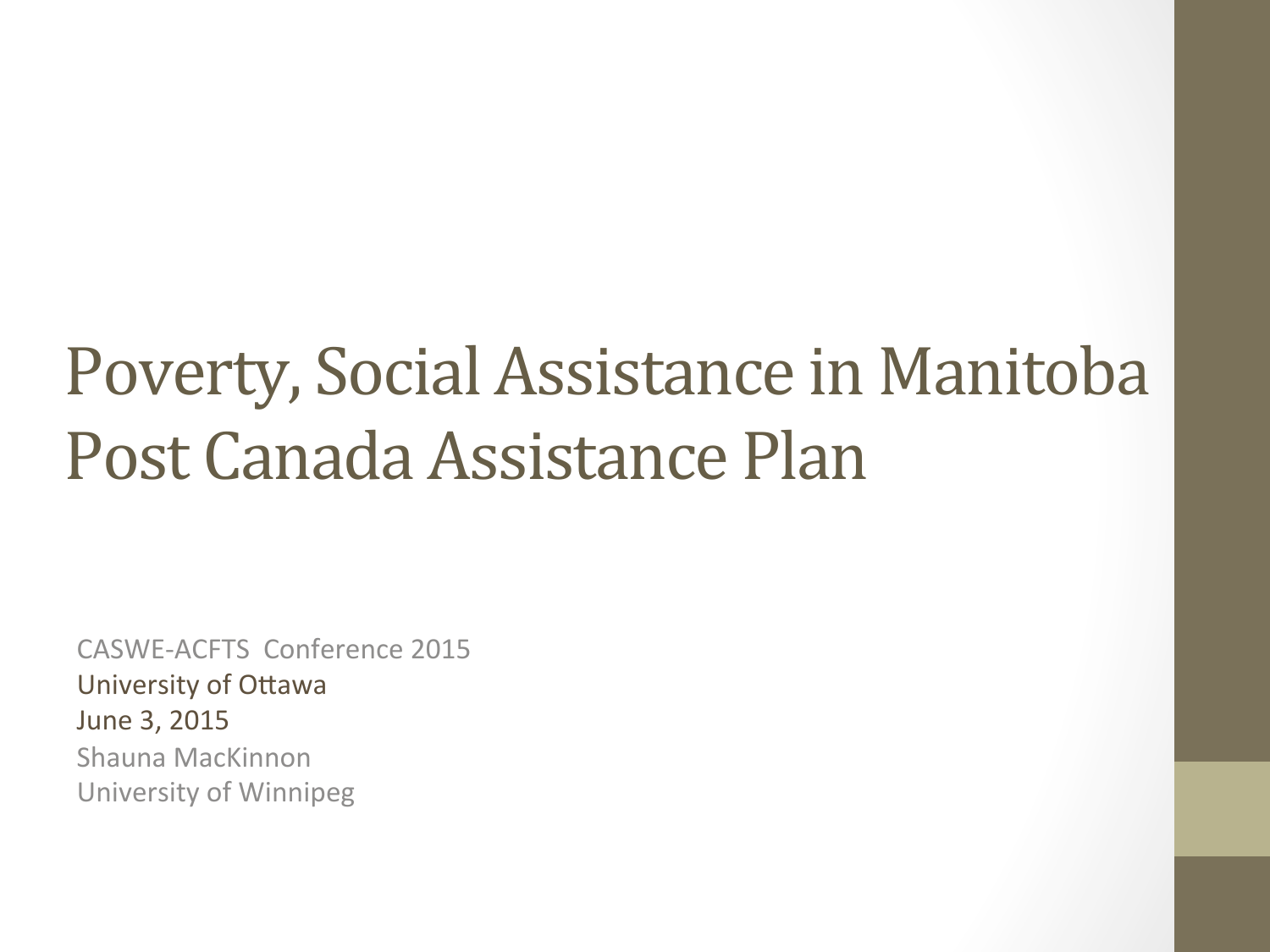## Chronology of key changes 1993-2015

| 1993 - 1994 | "Welfare Reform" - Elimination of several supplements, exemptions and<br>services. Emphasis on employment begins. Established Welfare Fraud<br>Line                                                                    |
|-------------|------------------------------------------------------------------------------------------------------------------------------------------------------------------------------------------------------------------------|
| 1996 - 97   | Elimination of CAP replaced with CHST; Manitoba "Social Assistance Act"<br>renamed "Employment and Income Assistance (EIA) Act. Focus on short<br>term training toward employment. Long term PSE supports scaled back. |
| 2000        | Reversed clawback NCB supplement, Eliminated Welfare Fraud Line                                                                                                                                                        |
| 2000-2010   | Minimal attention to social assistance – focus on employment and<br>'employability'                                                                                                                                    |
| 2009        | All Aboard Strategy, minor increases to shelter benefits                                                                                                                                                               |
| 2010        | Ombudsman report - 68 recommendations for 'administrative<br>improvement' and a 'rate review'                                                                                                                          |
| 2010        | Implementation of timelines and targets to increases social housing                                                                                                                                                    |
| 2011        | <b>Poverty Reduction Strategy Act</b>                                                                                                                                                                                  |
| 2013        | Rent Assist – move toward increasing rental allowance to 75% of median<br>market rents                                                                                                                                 |
|             |                                                                                                                                                                                                                        |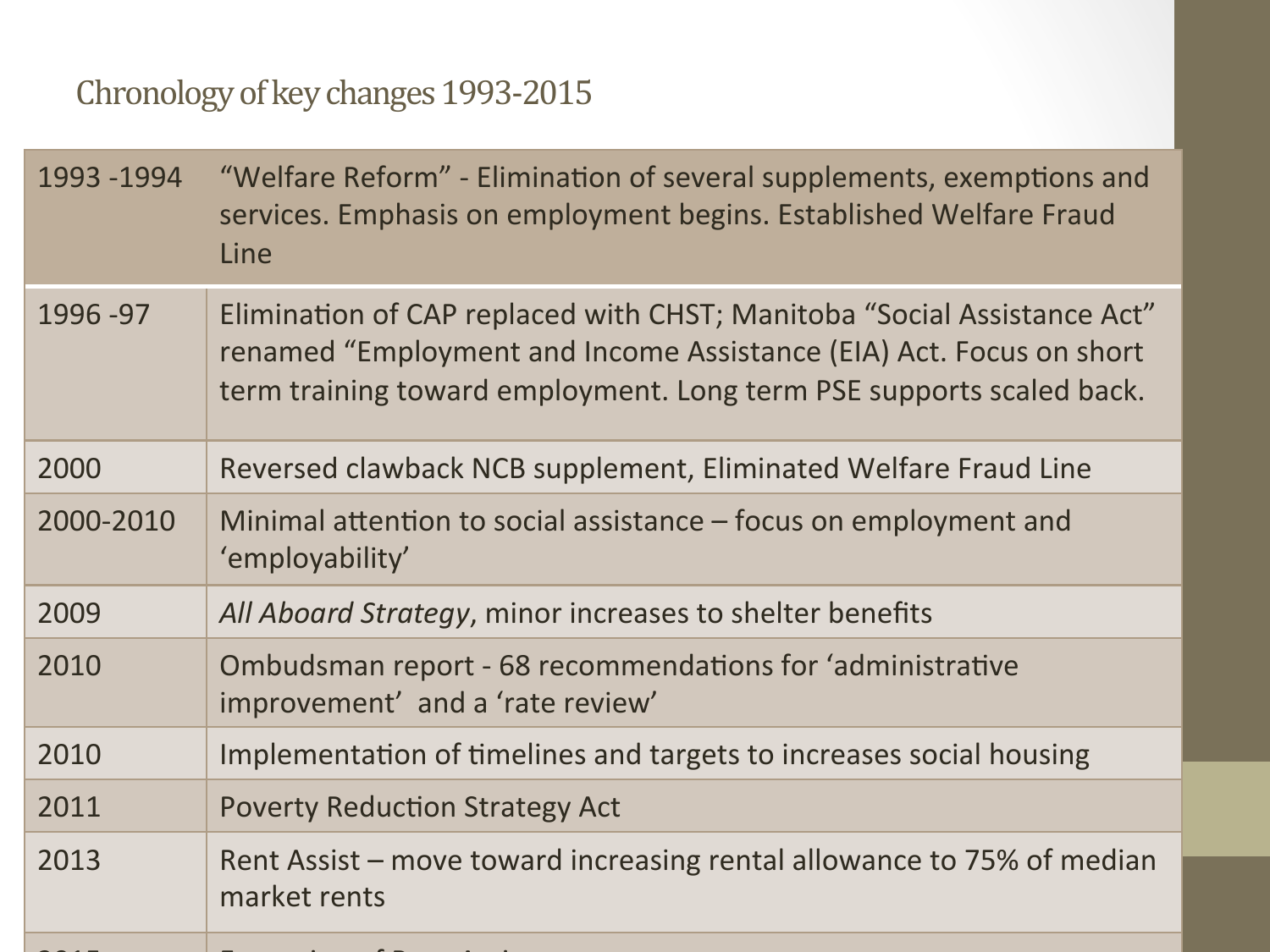- There have been several policy and program changes aligned with Manitoba's All Aboard Strategy
	- The majority focuses on program and service expansion
	- Social assistance has been a minor focus and any progress made
	- Incremental increases to minimum wage since 1999 (currently \$10.70)
- We have seen decrease in poverty generally since 1999
	- with increase during recession followed by decline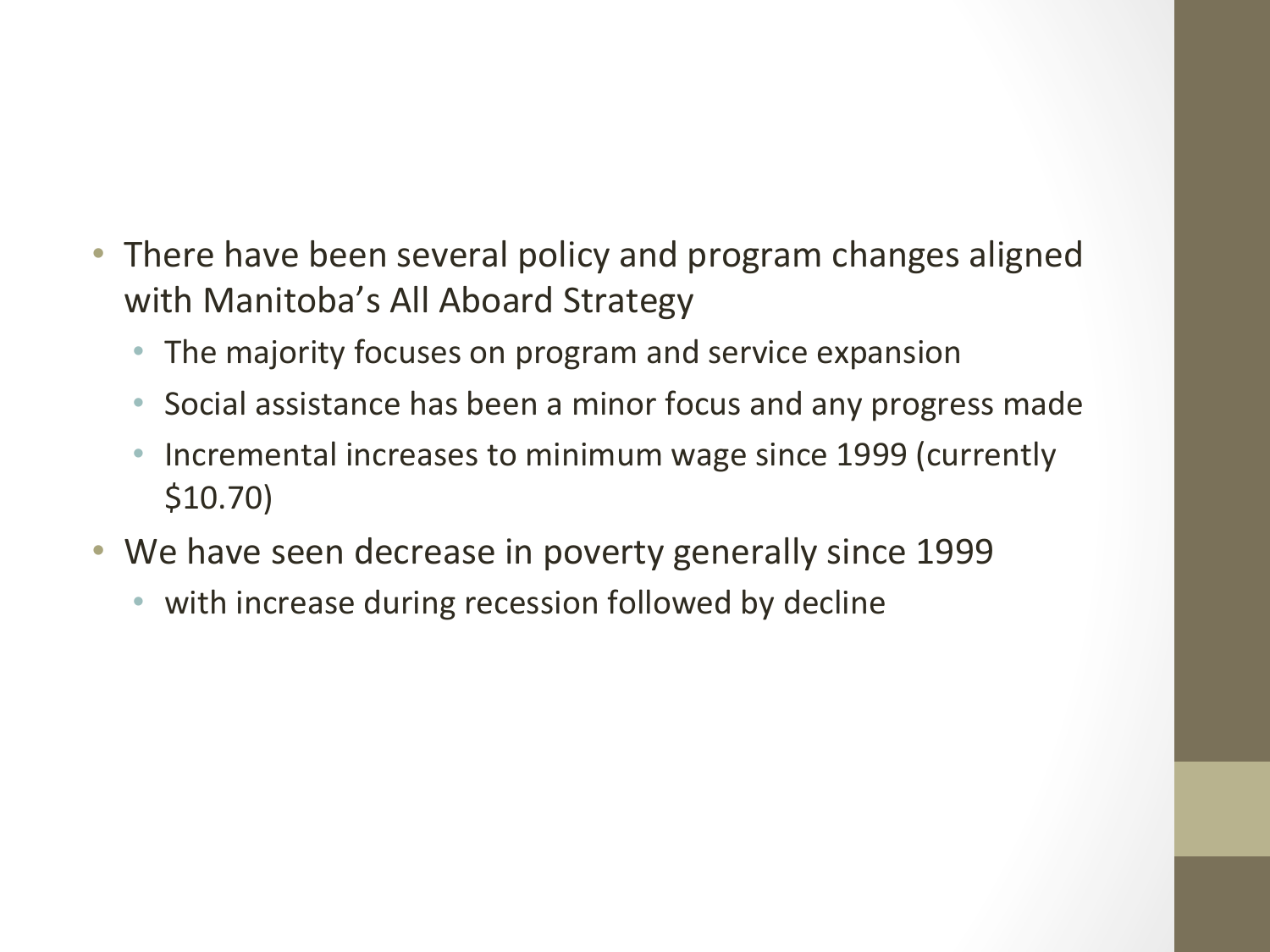## **Persons in Low Income Families in Manitoba**

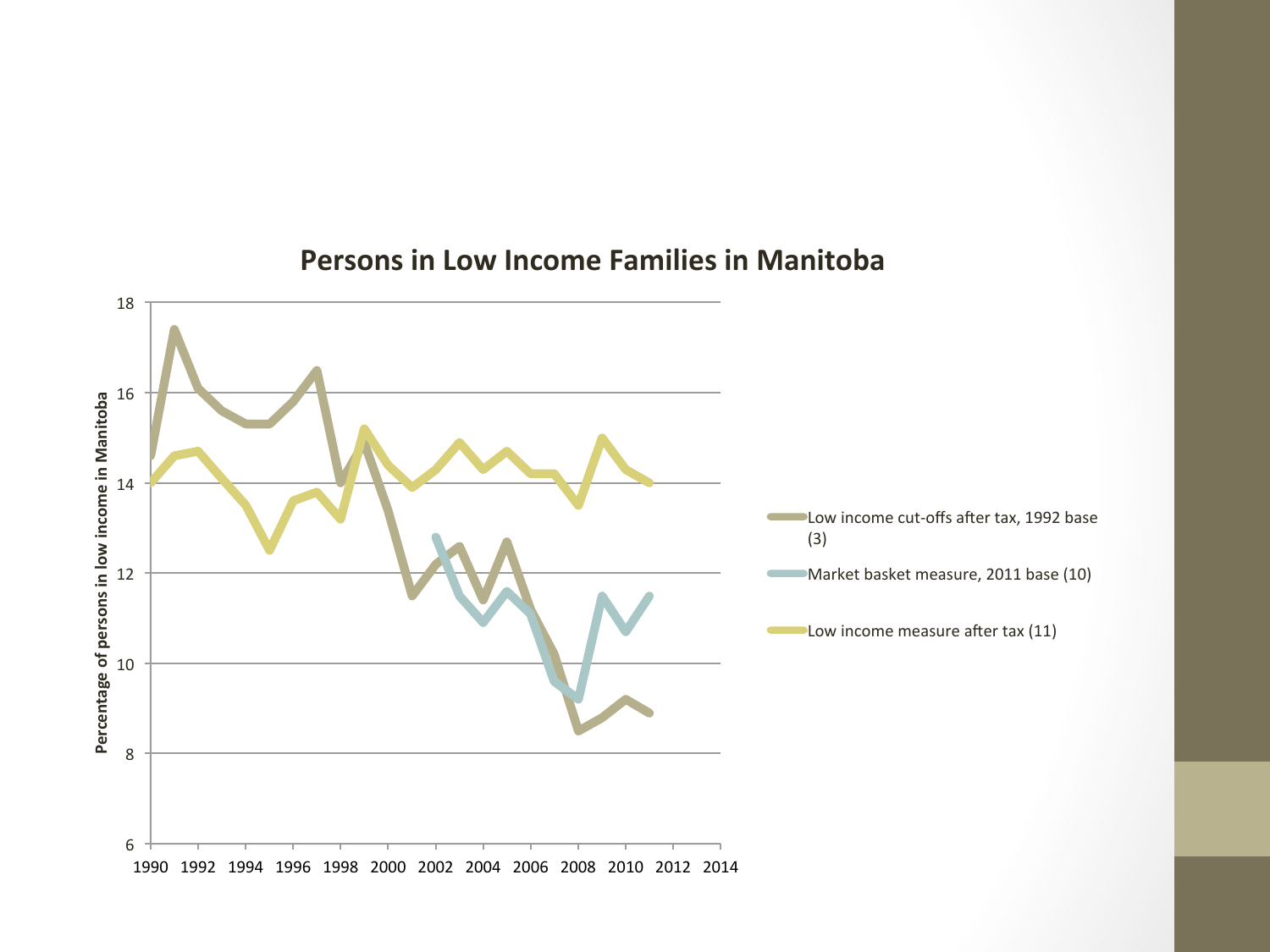- The focus of income assistance under the NDP government remains consistent with the principle of "work-first" with an emphasis on 'labour market participation'
- Opportunities for education and training for income assistance recipients is short term, labour market focused and at the discretion of EIA workers.
- Manitoba government has been resistant to changes and have acted only as a result of a very vocal and strategic anti-poverty movement.
	- Eg. The View From Here: Manitobans Call for A Poverty Reduction Plan; Right to Housing Manitoba campaign for increase in social housing; EIA Network lobby for 'rate review'